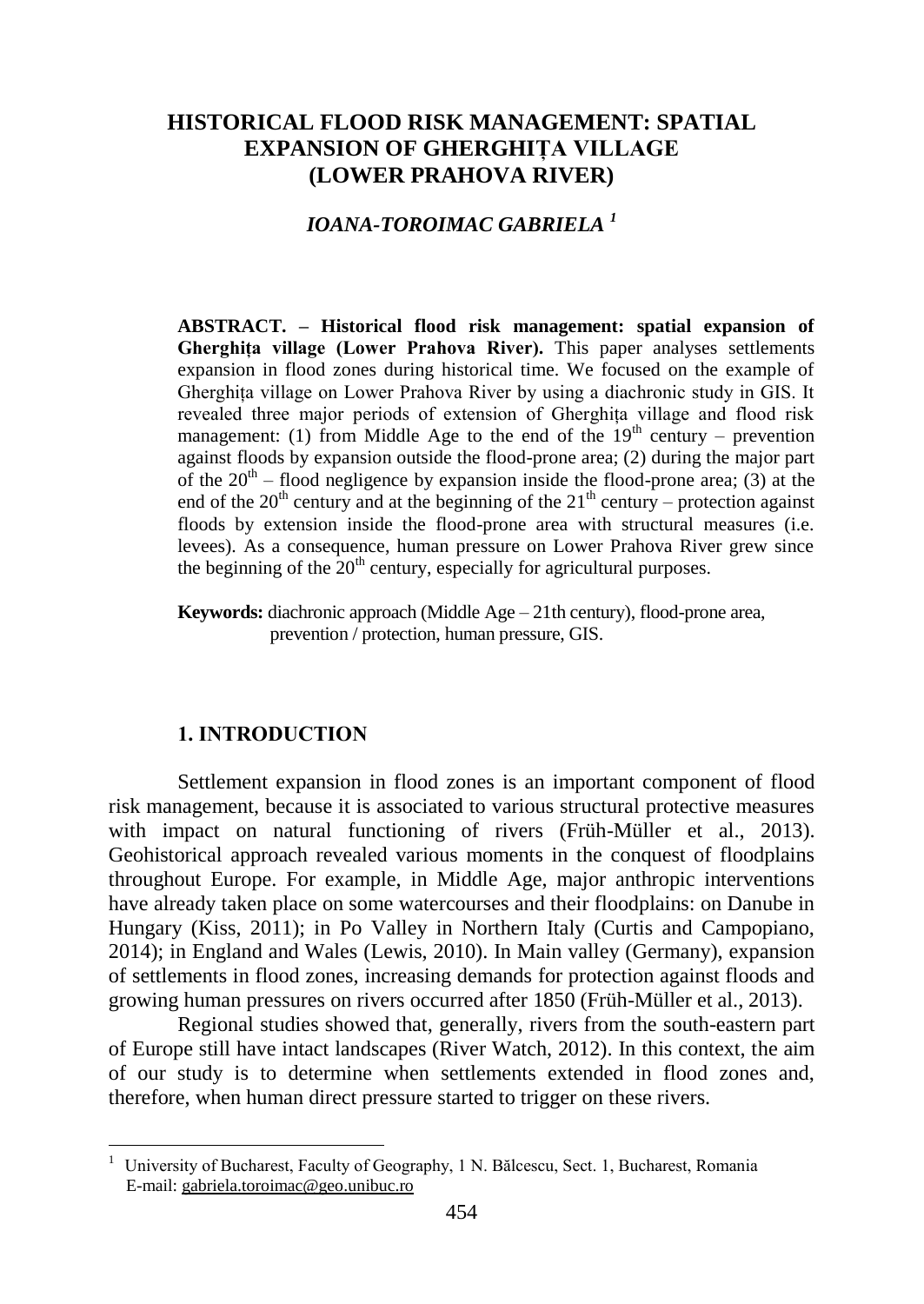Our study focuses on the example of Gherghita village on Lower Prahova River (Fig. 1). It emerged as a market town in  $14<sup>th</sup>$ century at a major crossroads and became a royal residence in  $15^{th}$ - $16^{th}$ centuries (Rădvan, 2010). Today, it has almost 2000 inhabitants (with the other villages forming a commune) and an agricultural economic profile (INS, 2013). The northern part of the village was affected by Prahova's overflowing in July 1975 and September 2005; in 2005, two houses were destroyed and 82 were affected in 70% (Ioana-Toroimac, 2009).



**Fig. 1.** *Study area – geographical position in Romania (frame down, left) and in Prahova River's catchment*

## **2. DATA AND METHODS**

To determine the data of village expansion towards the flood zone, we employed a diachronic study. We used six documents from 1864-2011 time horizon: Southern Romania Map, Military Survey Map, two editions of topographic maps, orthophotos, and Google satellite images (Table 1). All the documents have initial different projections and they were converted in Stereo 70: Southern Romania Map by Bartos-Elekes et al. (2014), Military Survey Map by Crăciunescu et al. (2011), topographic maps within this study, orthophotos by National Agency for Cadaster and Land Registration; Google images were seen by using Pseudo Mercator within Quantum GIS. Only two elements have the same position on all the documents (i.e., two medieval churches); therefore, the comparison is difficult, especially between old and recent documents.

Within the diachronic study, we created eight layers. Churches were selected on all the documents. Buildings (including annexes and agricultural greenhouses), roads, river channel and scarps were digitized function of their representation on each document. Flood-prone area boundary, corresponding to 0.5 m water depth, was redrawn based on ANAR (2014). The position of archeological excavations comes from INP (2014). Levees were measured during field surveys of 2007.

The results of the diachronic study should be interpreted with certain precaution due to differences between documents: they have different initial projections, they have different scales, and elements are differently represented. For example, scarps are represented only on 1864 and 1899 maps; buildings are represented as quarters on 1954 and 1980 maps; building have a higher density on orthophotos and satellite images of 2005 and 2011 due to their detailed scale.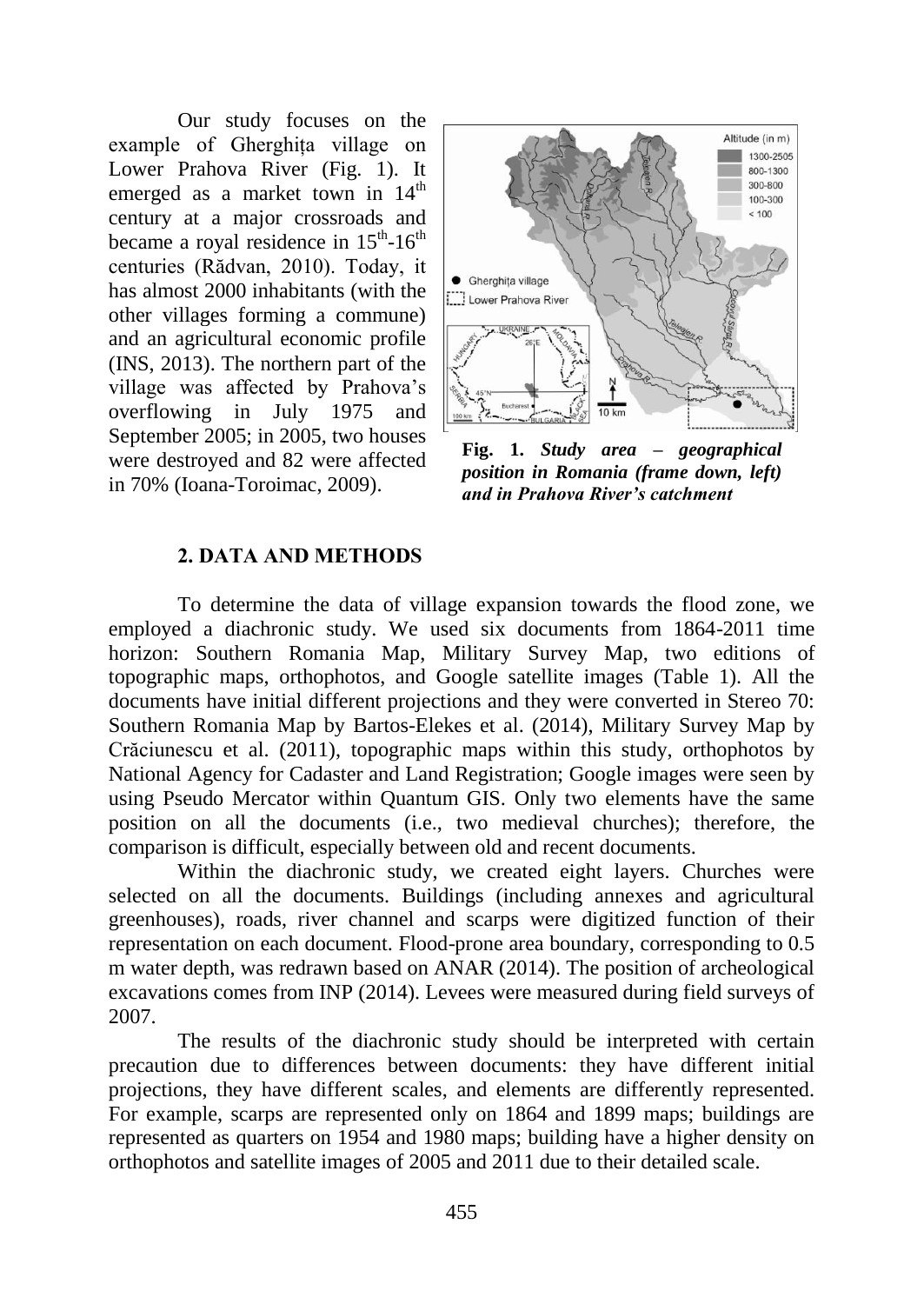| <b>Document</b>                | Year                     | Scale/resolution            | Provenience<br>(in this study)                                  | <b>Digitized elements</b>                                                              |
|--------------------------------|--------------------------|-----------------------------|-----------------------------------------------------------------|----------------------------------------------------------------------------------------|
| Southern Romania<br>Map        | 1856<br>(Fligely survey) | 1/57600                     | Bartos-Elekes et al.<br>(2014)                                  | Churches, buildings,<br>river channel, scarps                                          |
| <b>Military Survey</b><br>Maps | 1896-1899                | 1/20000                     | Crăciunescu et al.<br>(2011)                                    | Churches, buildings,<br>roads, river channel,<br>scarps                                |
| Topographic maps               | 1954                     | 1/25000                     | Army Topographic<br>Service                                     | Churches, buildings,<br>roads, river channel                                           |
| Topographic maps               | 1977                     | 1/25000                     | Army Topographic<br>Service                                     | Churches, buildings,<br>roads, river channel                                           |
| Orthophotos                    | 2003-2005                | 1/5000<br>$(0.5 \text{ m})$ | National Agency<br>for Cadaster and<br><b>Land Registration</b> | Churches, buildings<br>(including annexes<br>and greenhouses),<br>roads, river channel |
| Satellite images               | 2011                     | 2.5 m                       | Google Satellite                                                | Churches, buildings<br>(including annexes<br>and greenhouses),<br>roads, river channel |

**Table 1.** *Documents used in this study*

## **3. RESULTS**

Lateral migration of Prahova River is indicated by meander scars (Fig. 2). Between 1864 and 1899, Prahova cut-off a meander in the southern part of the study area. Between 1899 and 1954, it invaded an older cut-off meander in the south-western part of the study area. Since 1954, lateral migration of meanders became less intense.

Flood-prone area boundary from the right side of Prahova River seems to correspond to abandoned channels of Prahova River. It includes the fluvial space used by the river for successive lateral migrations.

Buildings from Middle Age Gherghita were probably situated away from the flood-prone area as it is showed by the position of archeological excavations and two medieval churches (Fig. 2). This situation continued to the end of the  $19<sup>th</sup>$ century. In the  $20<sup>th</sup>$  century, buildings started to expand in the flood-prone area, previously uninhabited, in three phases: (a) between 1899 and 1954, in the northwestern part of the village, along one of the main streets; (b) between 1954 and 1977, in the northern part of the village; (c) between 1977 and 2011, in the northwestern part of the village. The location of new buildings from the first part of the  $20<sup>th</sup>$  century maintained until the beginning of the  $21<sup>st</sup>$  century. However, from the number of buildings digitized, those located in flood-prone area represented: 1.4% in 1954, 11.1% in 1977, 12% in 2005, and 9.5% in 2011.

Levees for protection against floods are situated along Prahova channel to protect the north-western part of the village and within a cut-off meander to protect the northern buildings. Both levees were constructed after 1977. They have approximately 2 km in length, equivalent to a quarter of the right side river reach.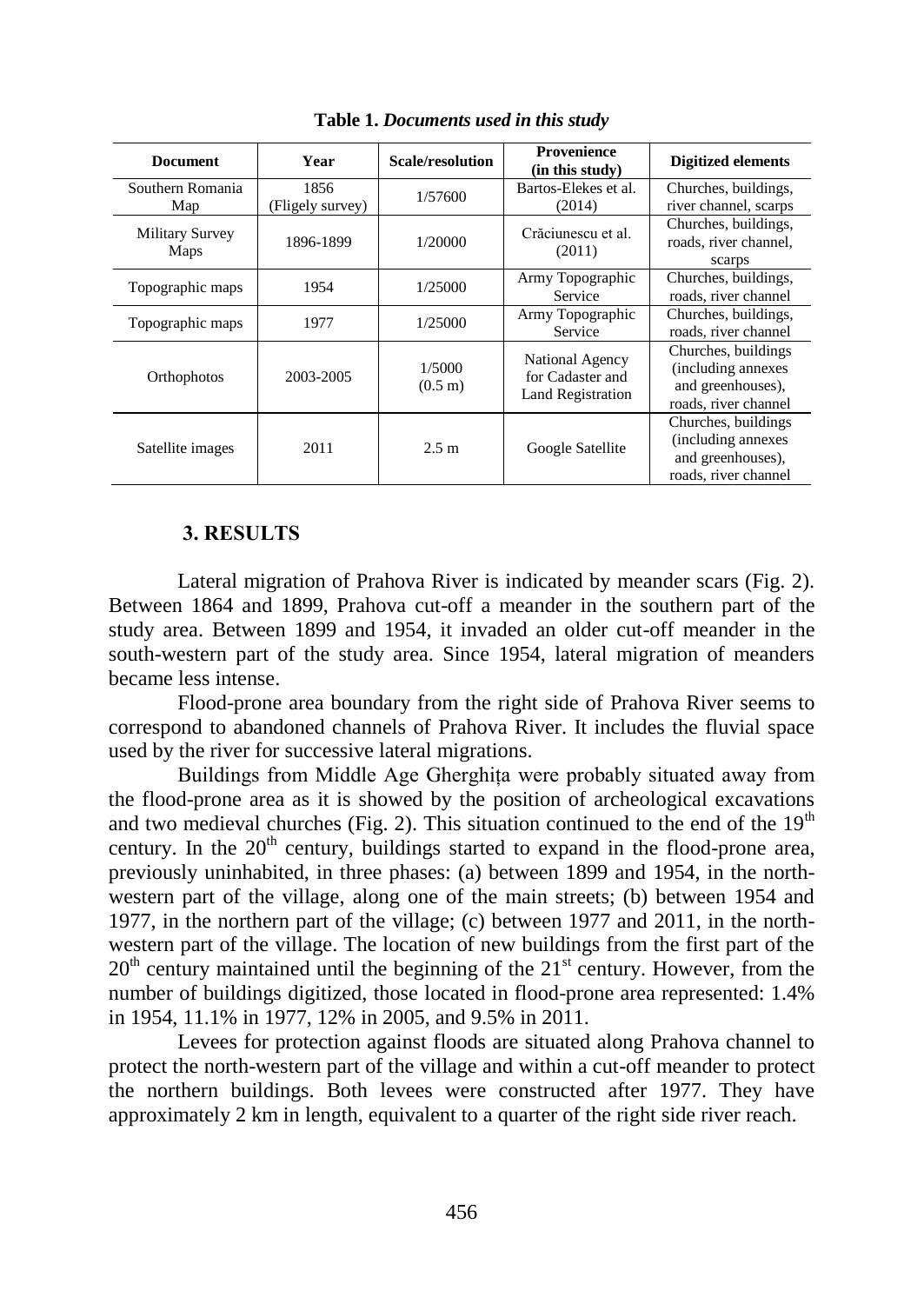

**Fig. 2.** *Evolution of Gherghița village compared to flood-prone area. 1: river channel; 2: scarp (probably meander scar); 3: flood-prone area boundary (water depth = 0.5 m; redrawn from ANAR, 2014); 4: road; 5: levee; 6: building (or annexes, or greenhouses); 7: medieval church: 8: archeological excavations from Middle Age "La Târg" (north) and "Târgul medieval Gherghiţa" (south) (probably market town center, INP, 2014)*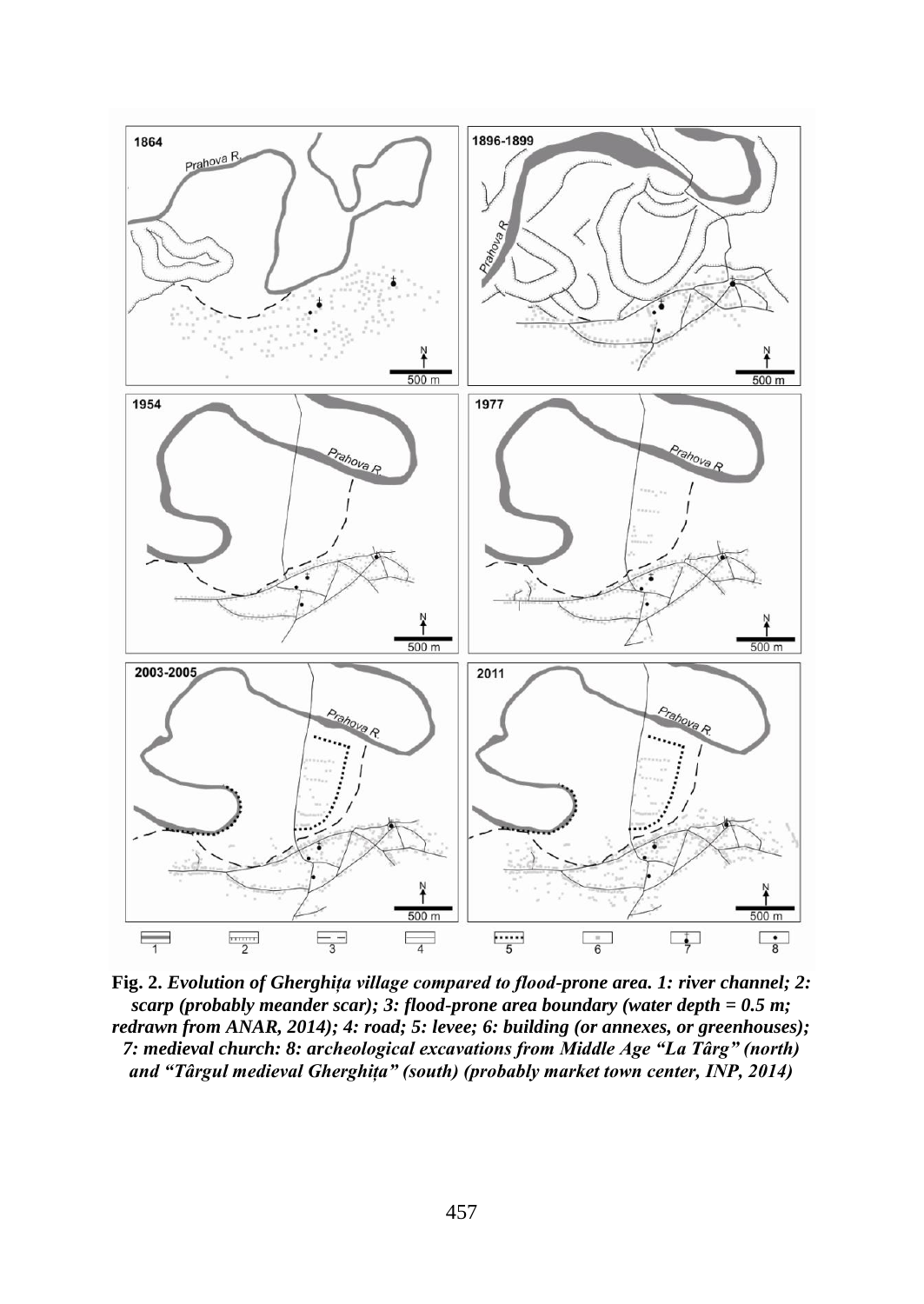#### **4. DISCUSSION**

The diachronic study revealed three major periods of spatial expansion of Gherghita village: from Middle Age to the end of the  $19<sup>th</sup>$  century – outside the flood-prone area; during the major part of the  $20<sup>th</sup>$  – inside the flood-prone area; at the end of the  $20<sup>th</sup>$  century and at the beginning of the  $21<sup>th</sup>$  century – inside the flood-prone area with protection measures against floods (i.e., levees), impacting on river natural dynamics.

These periods may be associated to a changing strategy in flood risk management:  $(1)$  prevention,  $(2)$  negligence and  $(3)$  protection (Fig. 3).  $(1)$  Flood prevention period (from Middle Age to the end of the  $19<sup>th</sup>$  century) was marked by settlement's development away from flood-prone areas. Excavations from northern archeological site of Gherghita revealed medieval houses buried at 0.8 m (Olteanu and Grigore, 2002), a level that generally corresponds to other European medieval excavations (Haslett, 2011), indicating probably the absence of floods. As a continuation in the  $19<sup>th</sup>$  century, emerging legal norms encouraged people to buildup their houses on higher grounds (Buşă, 2006). In terms of spatial planning, this type of flood prevention may be interpreted as a proof of self-organization at the community level, according to needs and wise common will (Pușcașu, 2010; Gavrilă-Ardelean and Gavrilă-Ardelean, 2013); however, these decisions, issued from a local planning of autoregulation type, are not necessarily correlated on the Romanian territory (Pușcașu, 2009). (2) Flood negligence (1900-1977) was expressed by building-up within the flood-prone area. The conquest of the floodplains may be related to radical changes of land propriety and political wiliness. For example, the land reform of 1921 expropriated large landowners and distributed small plots of land to the rural population (Van Meurs, 1999); in Gherghita village, some building were constructed in an ancient fluvial channel. In opposition, the land reform of 1945, continued by similar decisions in 1959, characterized by collectivization and socialist restructuring of national agriculture towards development of planned agro-industrial centers and increasing agricultural productivity (Van Meurs, 1999); in Gherghiţa village, a zootechnical farm was built in the northern cut-off meander (Ioana-Toroimac, 2009). (3) Flood protection period (after 1977) resulted from levees' construction in the vicinity of abandoned channels and newly constructed buildings. Actually, several levees were built-up in Romania during this decade for protection against floods after their dramatic damages in 1970s (Turnock, 1979). In the shadow of these protections, Gherghita village extension in the flood-prone area continued for agricultural purposes (i.e., agricultural greenhouses); this may be related to the new land reform of 1991, reflected in land restitution and encouragement of smallholder farming (Van Meurs, 1999). However, after 2005 floods, the percentage of buildings located in flood-prone area diminished, indicating flood risk awareness and village expansion in the opposite direction, away from flood-prone area.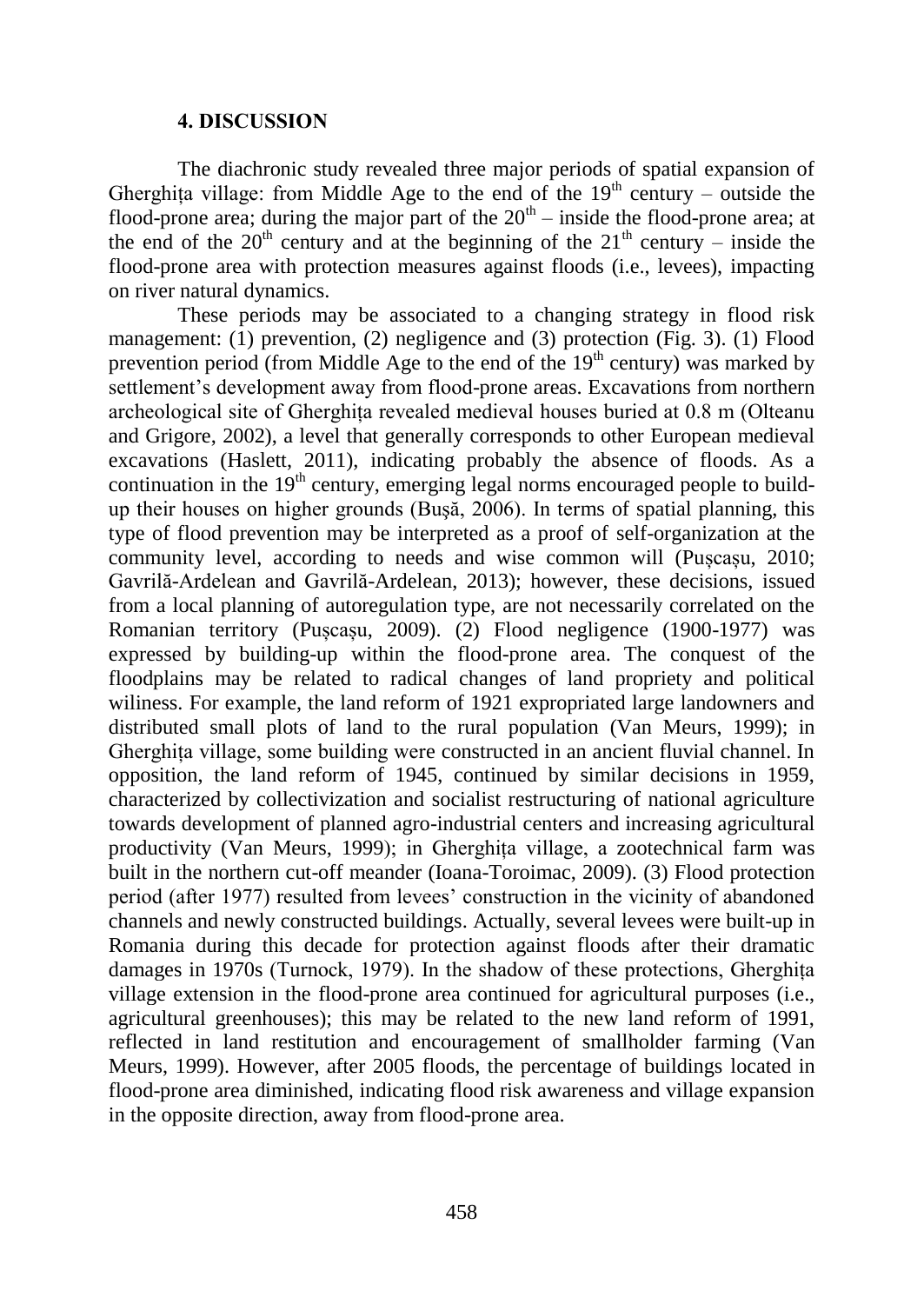| Years                           | 1500 | 1600 | 1700       | 1800 | 1900 |                             | 2000                  |
|---------------------------------|------|------|------------|------|------|-----------------------------|-----------------------|
| Position<br>flood-prone<br>area |      |      | Outside    |      |      | Inside,<br>no<br>protection | Inside,<br>protection |
| Flood risk<br>management        |      |      | Prevention |      |      |                             | Neglect Protection    |
| Possible<br>causes              |      |      |            |      |      | LR LR F-L                   |                       |

**Fig. 3.** *Historical phases of flood risk management in Gherghiţa village. LR: land reform; F-L: levees for protection against floods*

The results for Gherghita village may be extrapolated for Lower Prahova River: local medieval population preferred to prevent the flood risk rather than protect from it like contemporary society. All archeological excavations from Middle Age are located in the exceptional floodplain (water depth  $< 0.5$  m) or on fluvial terraces (Fig. 4A); actually, settlements from southern Romania Middle Age were near water sources, often aligned on terraces upon the everglades of rivers or next to lakes (Fieldler, 2008). At present, all villages located on right side of Lower Prahova River are outside flood-prone area, except for Gherghita (Fig. 4B).



**Fig. 4.** *Settlements' exposure to floods on Lower Prahova River. (A) Excavations within archeological sites located in the vicinity of Lower Prahova River (position and age of excavations according to INP, 2014; position compaired to the the flood-prone area according to ANAR, 2014; d: water depth). (B) Excavations and villages located in the vicinity of Lower Prahova River with built-up area exposed to floods (position compaired to the the flood-prone area according to ANAR, 2014; d: water depth; RS: right side; LS: left side)*

Compared to Main valley example (Früh-Müller et al., 2013), three particularities result for Gherghita village on Lower Prahova River. Firstly, in the case of Gherghiţa, the expansion towards flood-prone area occurred later, during the  $20<sup>th</sup>$  century (compared to middle  $19<sup>th</sup>$  century for Main example). Secondly, direct local human pressures started to impact on the river later, especially in the second half of the  $20<sup>th</sup>$  century. Thirdly, in the case of Gherghiţa, the expansion is related to agricultural economic profile of the region (compared to industrial one for Main example).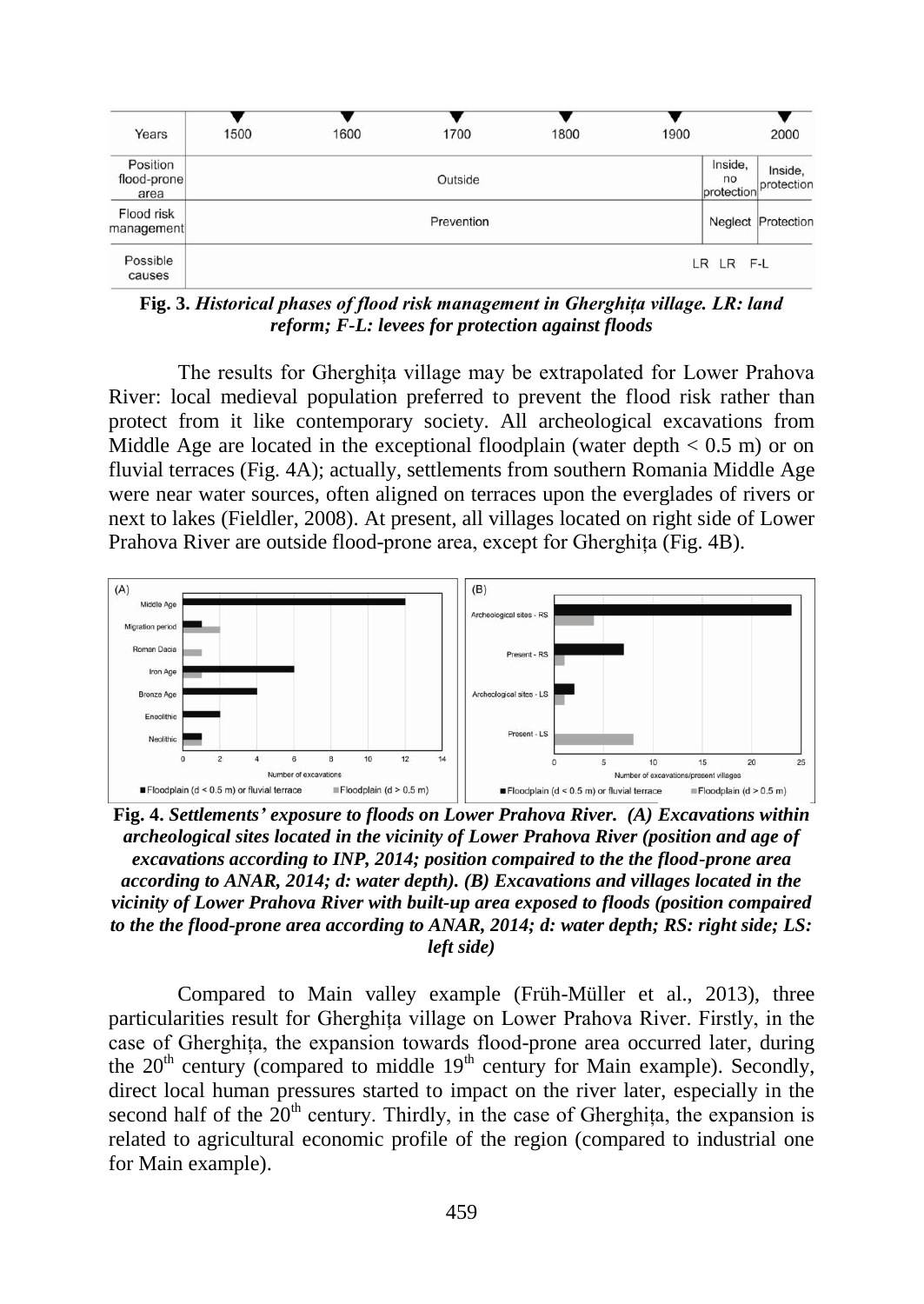## **5. CONCLUSION**

In Gherghița village, settlements expansion in flood-prone area started in the first part of the  $20<sup>th</sup>$  century and has been increasing since. The main local measure with impact on river channel is levees' construction for protection against floods, at the end of the  $20<sup>th</sup>$  century.

However, in Gherghita, only a small part of the village (a maximum of 12% of buildings in 2005) is located in flood zone and flood protection measures act on a local spatial-scale. This advantage, consisting in a traditionally prevention strategy face to flood risk, should be preserved. Therefore, flood risk management and spatial extension of settlements in flood zones should be better related through spatial planning.

#### **Acknowledgments**

This work was supported by the strategic grant POSDRU/159/1.5/S/133391, Project "*Doctoral and Post-doctoral programs of excellence for highly qualified human resources training for research in the field of Life sciences, Environment and Earth Science*" cofinanced by the European Social Found within the Sectorial Operational Program Human Resources Development 2007 – 2013. We thank Cezar Buterez for helpful comments on the GIS part of the manuscript.

#### **REFERENCES**

- 1. ANAR (Admnistrația Națională Apele Române) (2014), *Hărți de hazard și risc la inundații*[. http://gis2.rowater.ro:8989/flood/](http://gis2.rowater.ro:8989/flood/) accesed on December, 24, 2014.
- 2. Bartos-Elekes, Z., Timar, G., Imecs, Z., Magyari-Saska, Z. (2014), *Fligely's Topographic Mapping of Walachia (1855–1859), Szathmári's Map of Southern Romania (1864), its Geo-referencing and Publishing on Web (2011–2014)*. <http://www.charta1864.ro/index.html> accesed on December, 24, 2014.
- 3. Buşă, D. (coord.) (2006), *Călători străni despre Ţările Române în secolul al XIXlea*. Edit. Academiei Române.
- 4. Crăciunescu, V., Rus I., Constantinescu, Ş., Ovejanu, I., Bartos-Elekes, Z. (2011), Planurile Directoare de Tragere. [http://earth.unibuc.ro/download/planurile](http://earth.unibuc.ro/download/planurile-directoare-de-tragere)[directoare-de-tragere](http://earth.unibuc.ro/download/planurile-directoare-de-tragere) accesed on December, 24, 2014.
- 5. Curtis, D.R., Campopiano, M. (2014), *Medieval land reclamation and the creation of new societies. Comparing Holland and the Po Valley, 800-1500*. Journal of Historical Geography 44, 93-108.
- 6. Fieldler, U. (2008), Bulgars in the Lower Danube Region. A survey of the Archeological evidence and of the state of current research. In Curta, F. (ed.), *The other Europe in the Middle Ages. Avars, Bulgars, Khazars and Cumans*, Brill, Boston, Leiden, 159-162.
- 7. Früh-Müller, A., Wegmann, M., Koellner, T. (2014), *Flood exposure and settlement expansion since pre-industrial times in 1850 until 2011 in north Bavaria, Germany*. Regional Environmental Change 5, 11.